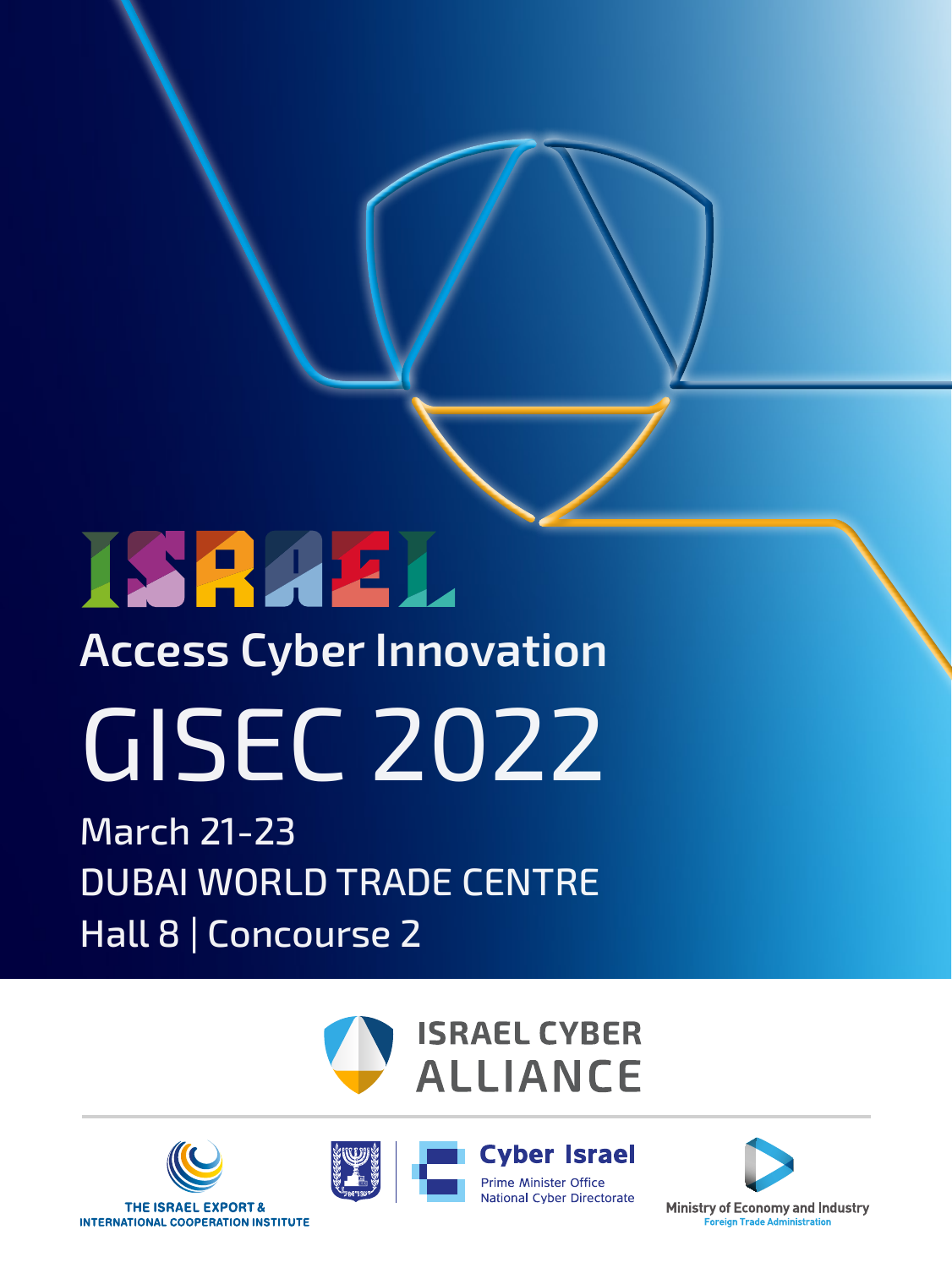



## Cyber Sector

As a leader in Cyber Security, Israel is back participating in GISEC 2022 exhibition, presenting a full spectrum of advanced solutions tailored for Critical Infrastructure, Healthcare, Financial Institutions, Manufacturers, and IT Enterprises. The Israel Pavilion at GISEC Dubai 2022 will provide a centrally located, high-profile venue for 8 Israeli leading Cyber companies, presenting the cutting edge technology in IT, OT, IoT, and Cyber Training domains. The pavilion is organized by The Israel Export Institute in cooperation with the Foreign Trade Administration at the Ministry of Economy and Industry. The Israel Export Institute, a nonprofit organization supported by the government of Israel and the private sector, facilitates business ties, joint ventures, and strategic alliances between international and Israeli companies.

The Institute is committed to bringing together mobile-centric corporations worldwide with Israeli companies whose mobile applications, services, and platforms provide a business advantage in the highly competitive mobile market.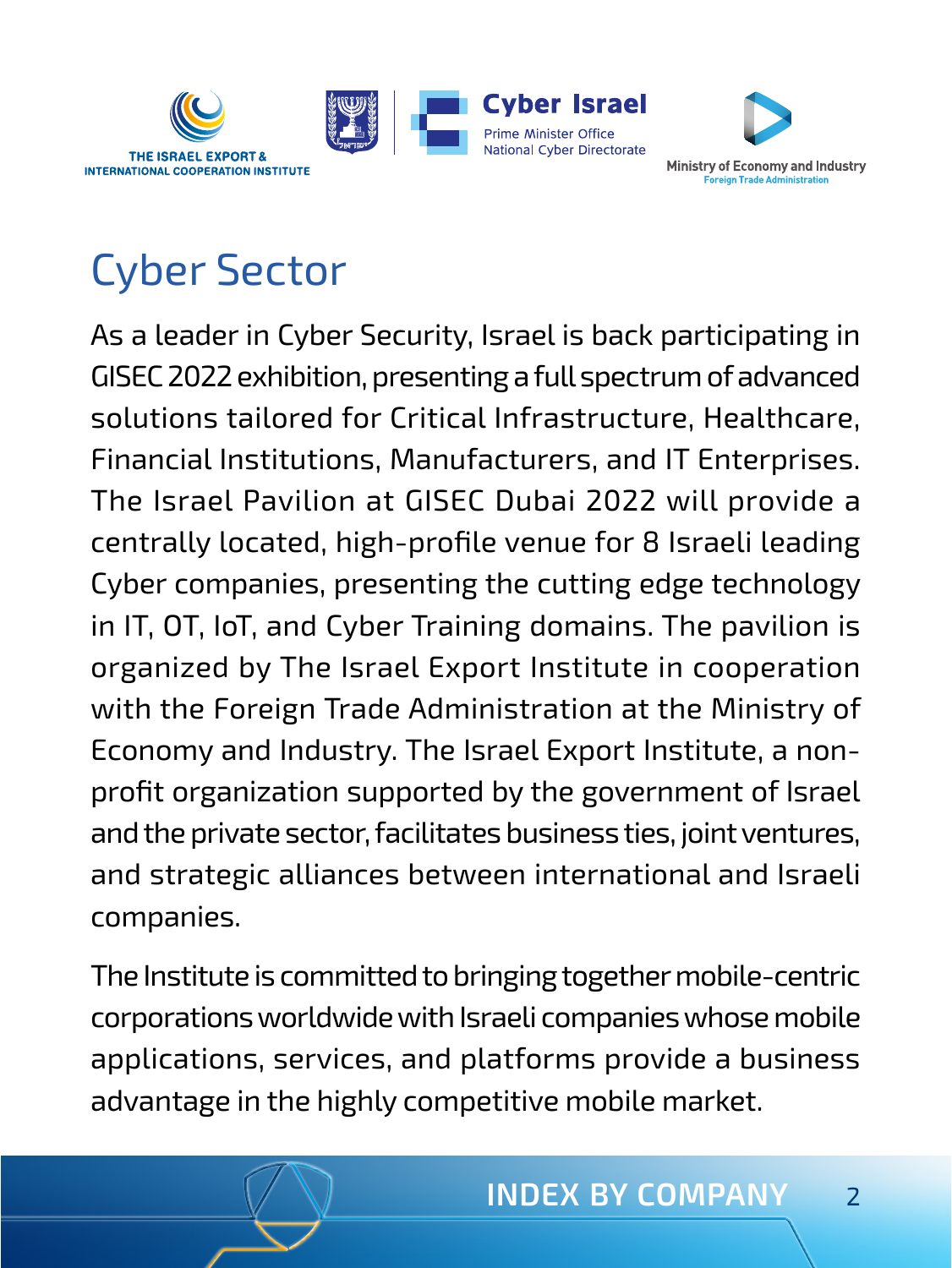

The Israel Export & International Cooperation Institute, a non-profit organization supported by the government of Israel and the private sector, facilitates business ties, joint ventures and strategic alliances between overseas and Israeli companies. Charged with promoting Israel's business community in foreign markets it provides comprehensive, professional trade information, advice, contacts and promotional activities to Israeli companies. Furthermore, the IEICI provides complementary services to business people, commercial groups, and business delegations from across the globe: IEICI uses its unique and one of a kind network with the prosperous startup ecosystem in Israel, and connects the foreign players, according to their field of interest.

**Vlad Fomenko** | Head of Cyber Security Sector M +972 54 281 413 | [vladf@export.gov.il](mailto:vladf%40export.gov.il?subject=) [www.export.gov.il](http://www.export.gov.il/en)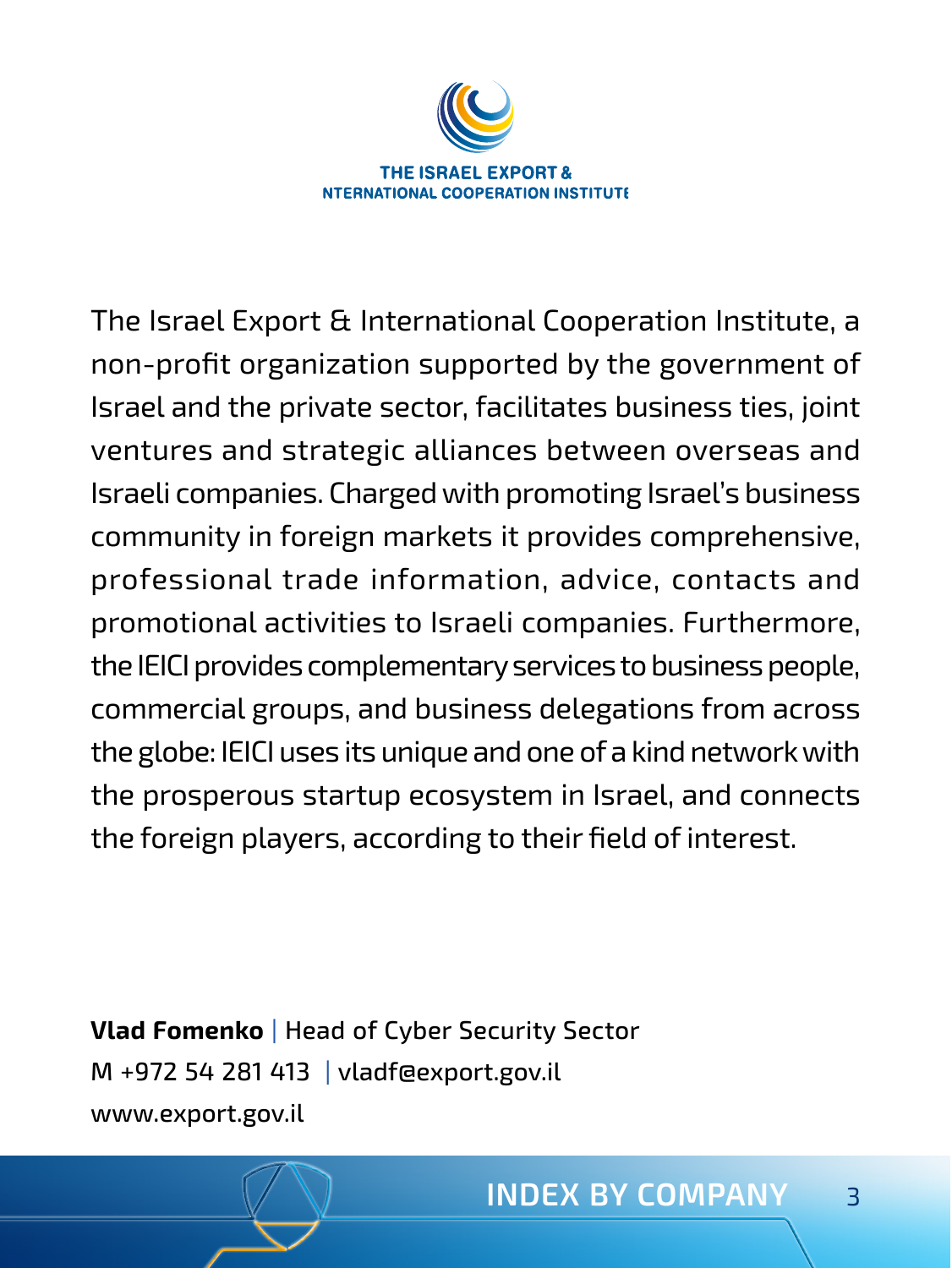

The Foreign Trade Administration (FTA) at the Israeli Ministry of Economy and Industry manages and supports Israel's international trade and trade policy by promoting trade and exports, initiating and maintaining trade agreements, attracting and facilitating foreign investments and creating strategic cooperation with foreign companies. Through our headquarters in Jerusalem together with 45 economic and trade missions in key financial centers throughout the world, the FTA promotes Israel's economy worldwide. Israel's economic and trade missions are at the forefront of the Israeli government's efforts to boost our industries in foreign markets. Our team of highly experienced economic representatives and business consultants provides a wide range of services to Israeli companies and to the international business community. The FTA establishing a new office in Abu Dhabi, which will be responsible for ties between Israel and the United Arab Emirates. The economic and trade mission will oversee the strengthening of commercial and economic links between Israel and the UAE and will work to attract UAE investments in the Israeli economy.

**Aviad Tamir** | Appointed, Head of Economic and Trade Mission to the UAE The Israeli Ministry of Economy & Industry [www.itrade.gov.il](http://www.itrade.gov.il)

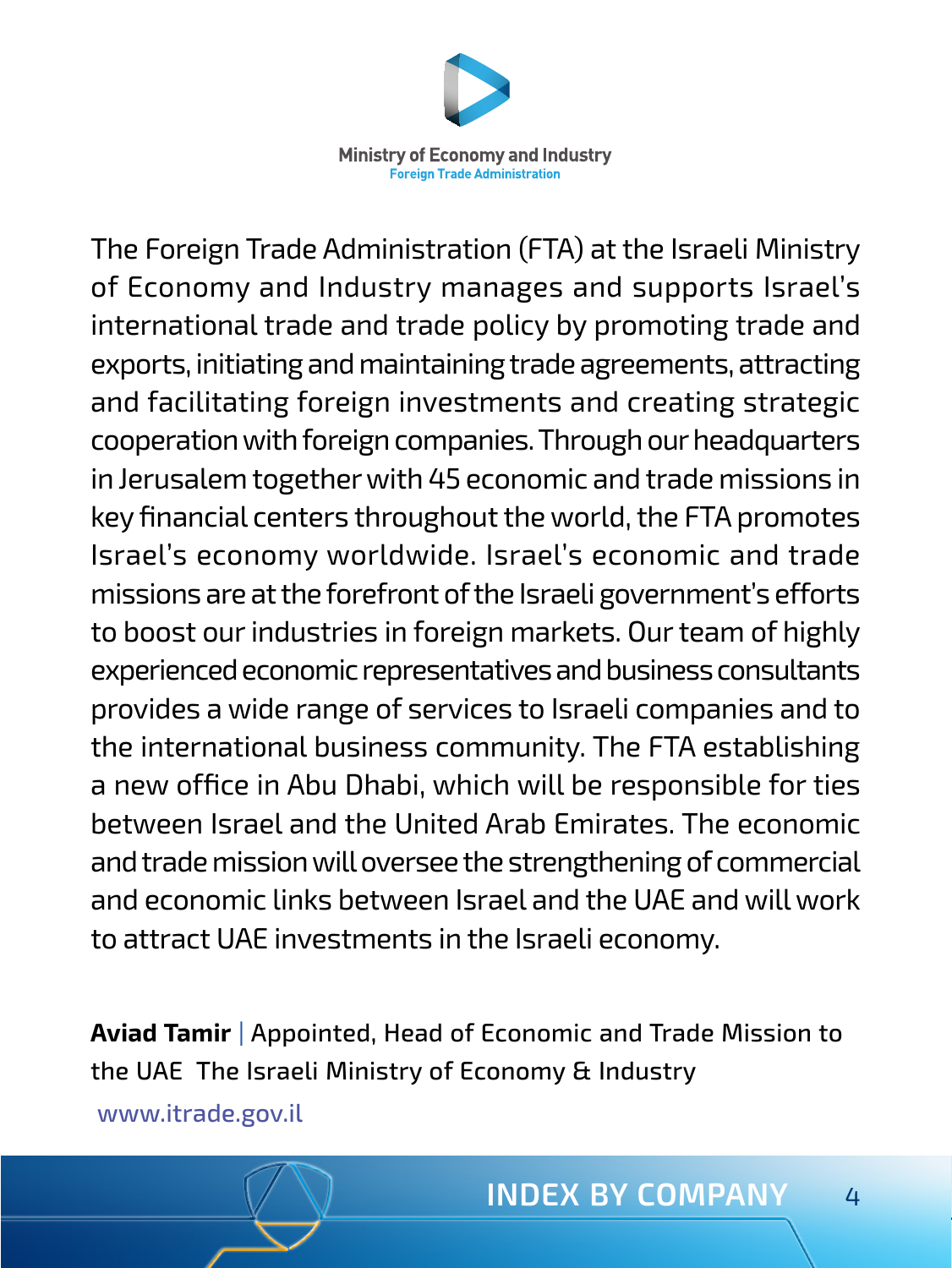

Israel National Cyber Directorate (INCD) in the Prime Minister's Office serves as the Prime Minister's and Government's staff, which devises national cyber defense policy, promotes its implementation and provides recommendation on cyberrelated matters. The INCD is responsible to create and improve national cyber security capacities and capabilities in order to overcome challenges emanating from cyberspace. The INCD strives to advance Israel's leading posture as a global powerhouse for cyber security-related research and development, by investing dedicated resources in the Israeli academy, human capital and cyber security industry. The INCD enhances the cooperation and synergy between the private sector, the government and international partners, in order to create a unique and dominant cyber security ecosystem in Israel.

**Ms. Miri Silberstein |** Manager, Economy and Growth Center, Capacity Building and Strategy Division miris@cyber.gov.il

[www.gov.il/en/departments/israel\\_national\\_cyber\\_directorate](https://www.gov.il/en/departments/israel_national_cyber_directorate/govil-landing-page)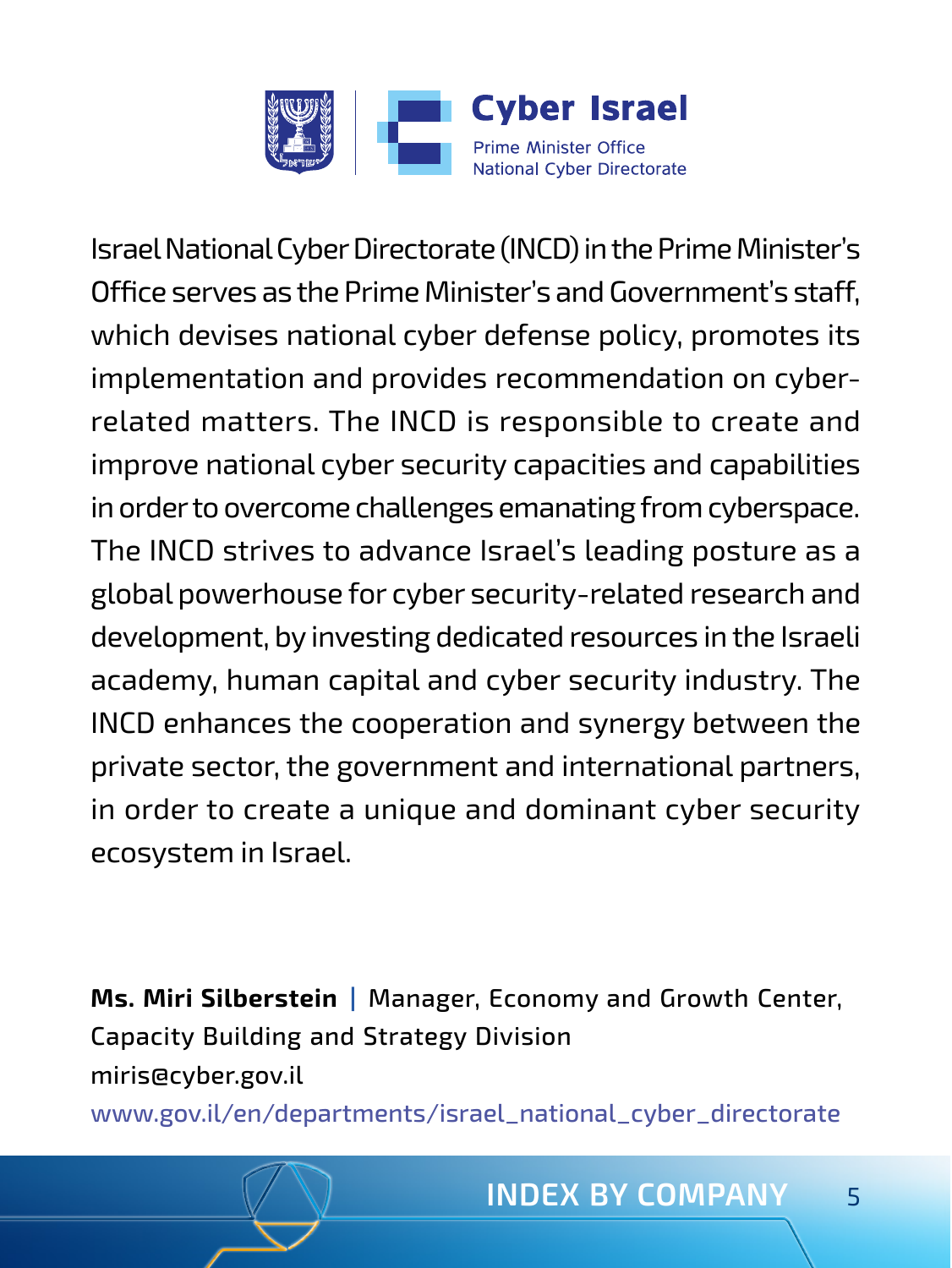### <span id="page-5-0"></span>**INDEX BY COMPANY**

| <b>COMPANY</b>                 | <b>CATEGORY</b>                             | Pg. |
|--------------------------------|---------------------------------------------|-----|
| Cympire                        | • Cyber security training & assessment      | 7   |
| <b>FirstPoint</b>              | • IoT                                       | 8   |
| L7 Defense                     | • Application & Website<br>• Security       | g   |
| Orchestra Group                | • IoT                                       | 10  |
| Radiflow                       | $\cdot$ OT & Industrial<br>• Control System | 11  |
| SIGA OT<br><b>Solutions</b>    | $\cdot$ OT & Industrial<br>• Control System | 12  |
| Terafence IoT<br>Cybersecurity | $\cdot$ IoT & IIoT<br>• Secure Connectivity | 13  |
| Vicarius                       | • GRC & Vulnerability<br>• Management       | 14  |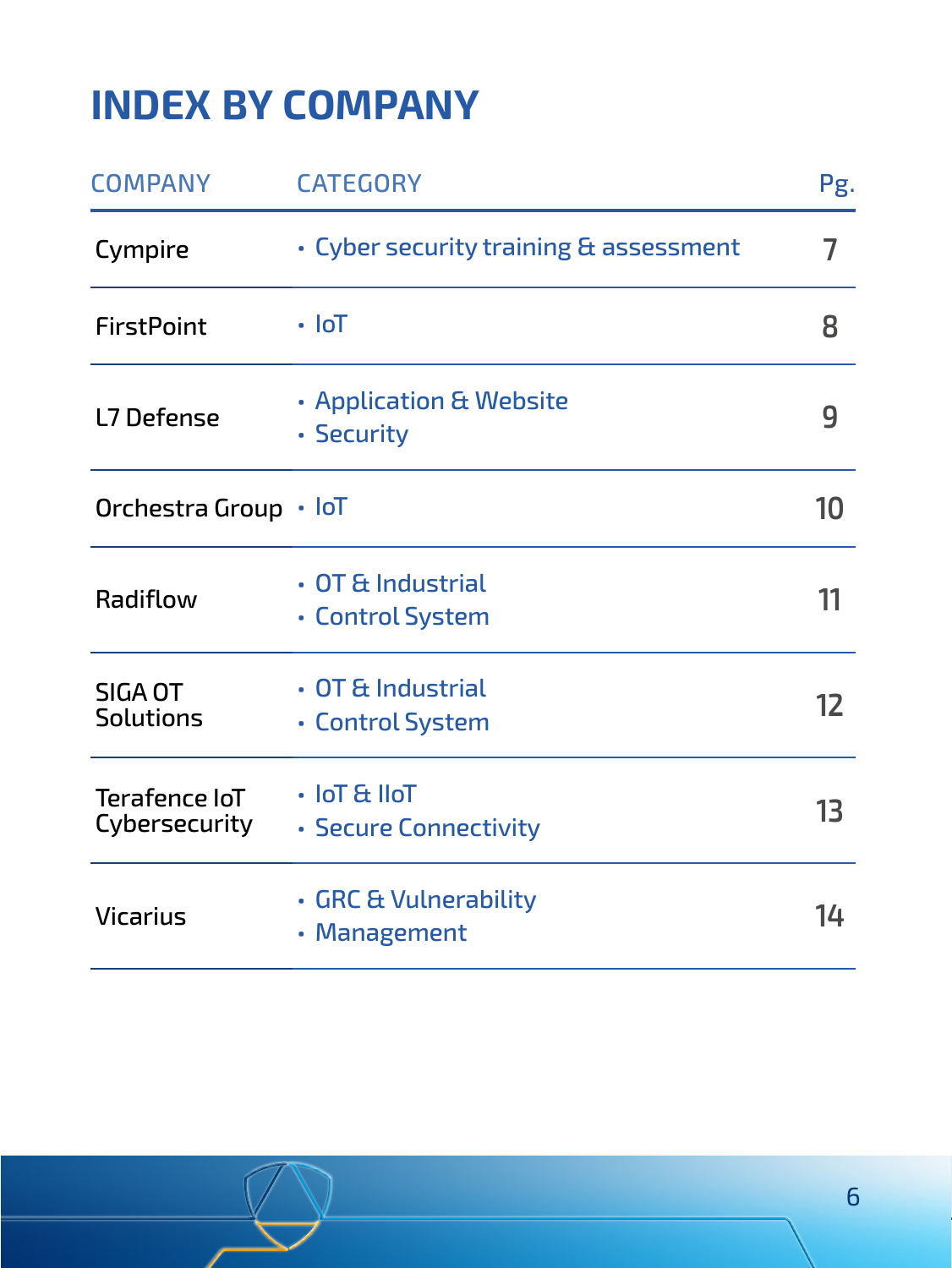<span id="page-6-0"></span>

#### **[www.cympire.com](https://cympire.com/web/guest)**



**Cyber security training and assessment**

#### The World's most advanced cyber security training and assessment platform

Our mission at Cympire is to help you improve your organization's cybersecurity skills and readiness by providing top-notch hands-on training for your IT professionals on Cympire's cyber range platform. Having mission-ready cybersecurity professionals will allow your company to have the resources to counteract tomorrow's cyber threats.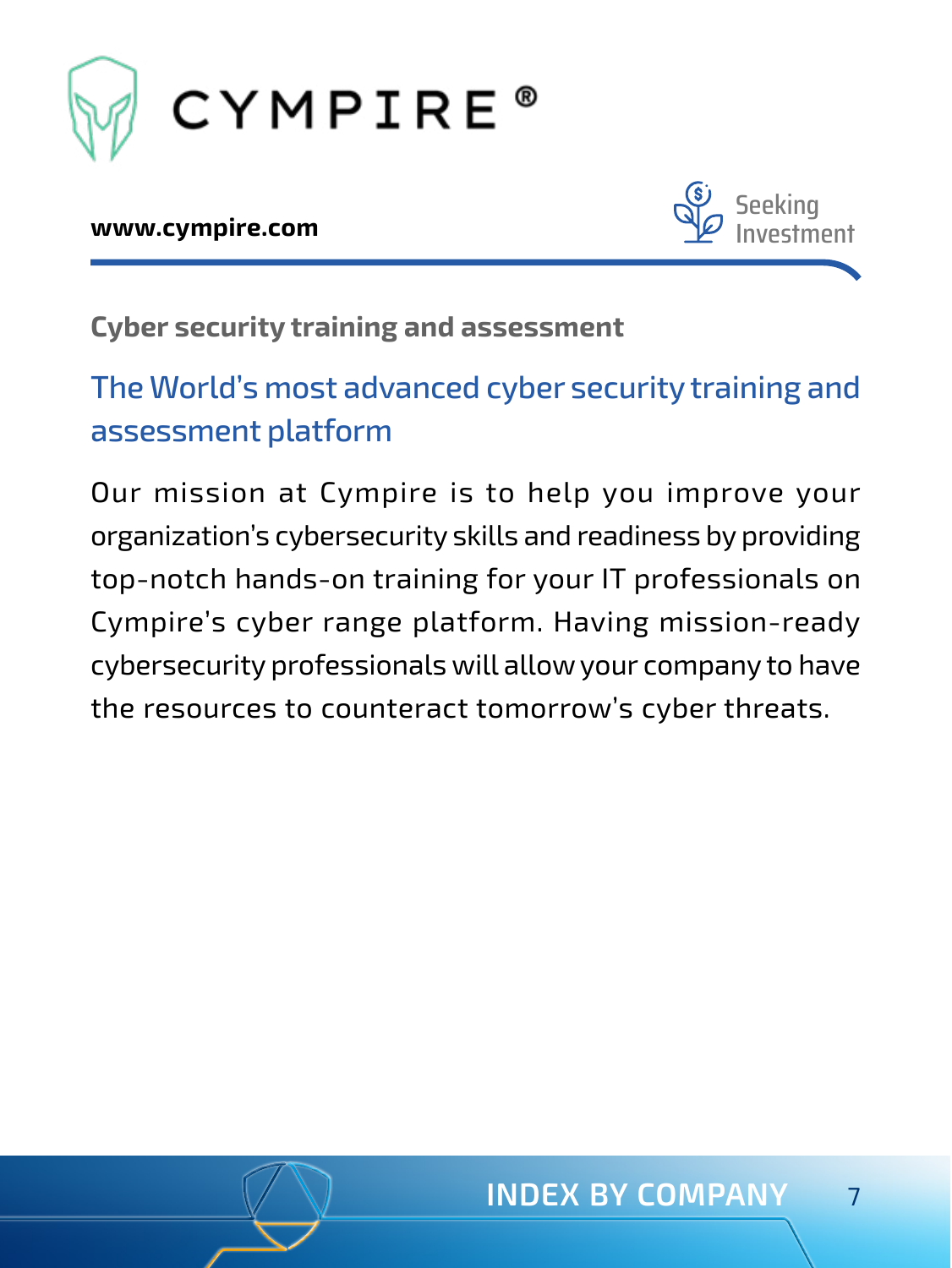<span id="page-7-0"></span>

**[www.firstpoint-mg.com](http://www.firstpoint-mg.com)**



**IoT**

#### Protected Cellular Connectivity Suite, built for IoT enterprises

FirstPoint provides a comprehensive secured Cellular Connectivity Management Platform (CMP) that protects any cellular-connected devices from mobile network threats, as well as a multi-functional management platform to meet your business goals.

FirstPoint secured CMP provides protection for any mobile and cellular IoT devices, reduces costs, and boosts operational efficiency on scale, while continuously monitoring, analyzing, and managing the connectivity.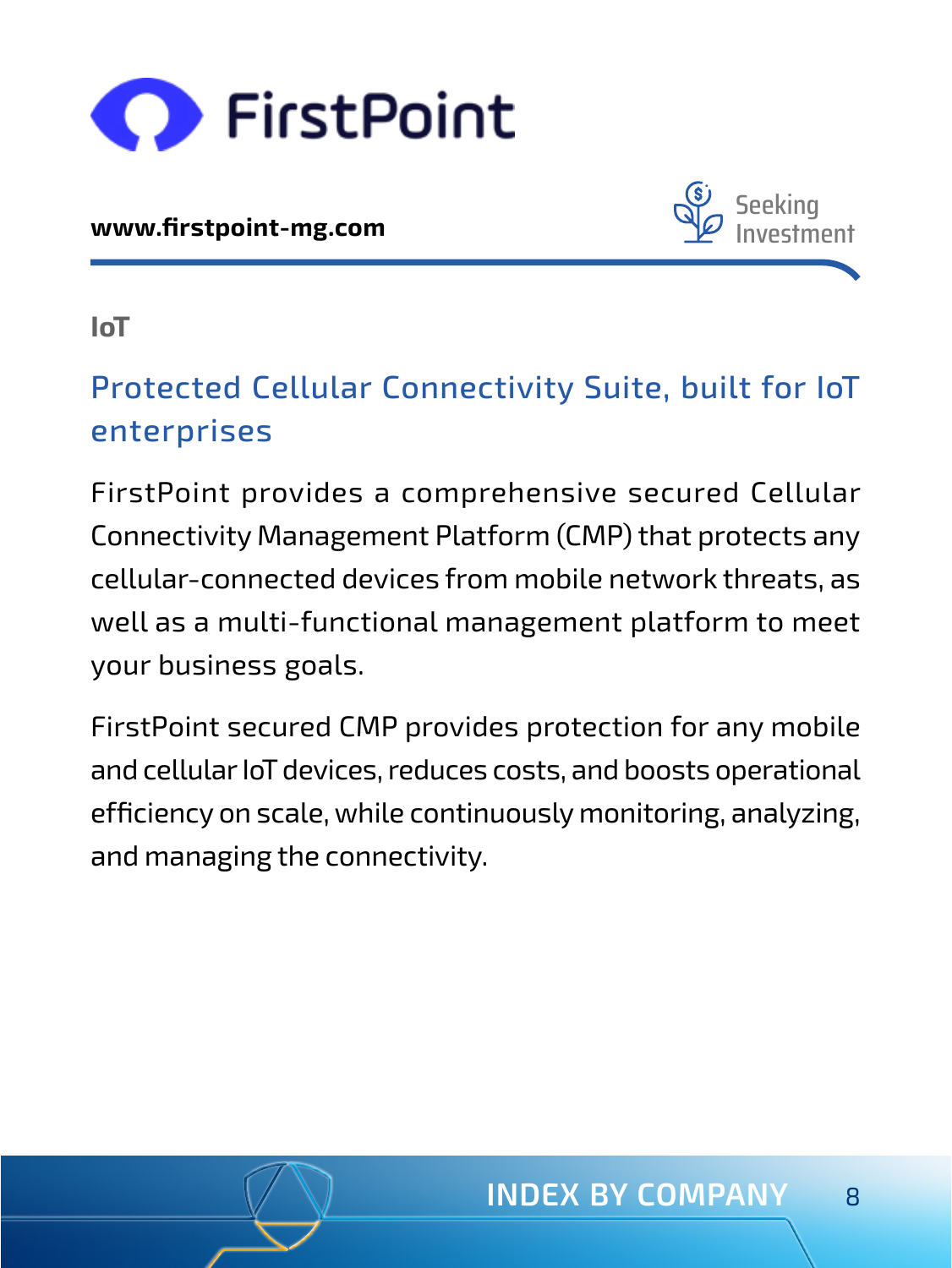<span id="page-8-0"></span>

**[www.l7defense.com](http://www.l7defense.com)**



**Application and Website Security**

#### API security for digital transformation

L7 Defense helps organizations to protect their infrastructure, applications, customers, employees, and partners against the growing risk of API-borne attacks. APIs have become critical for data sharing and application integration and are an attractive path for malicious attacks that expose organizations to new, continuously evolving threats. With a team of experienced leaders and innovators, L7 Defense revolutionizes the way organizations protect their APIs using its advanced AI-based technology.

Ammune™, L7 Defense's platform technology, received 2020 a Product Leadership Award by Frost & Sullivan for protecting APIs thanks to its novel unsupervised learning AI approach to protecting APIs.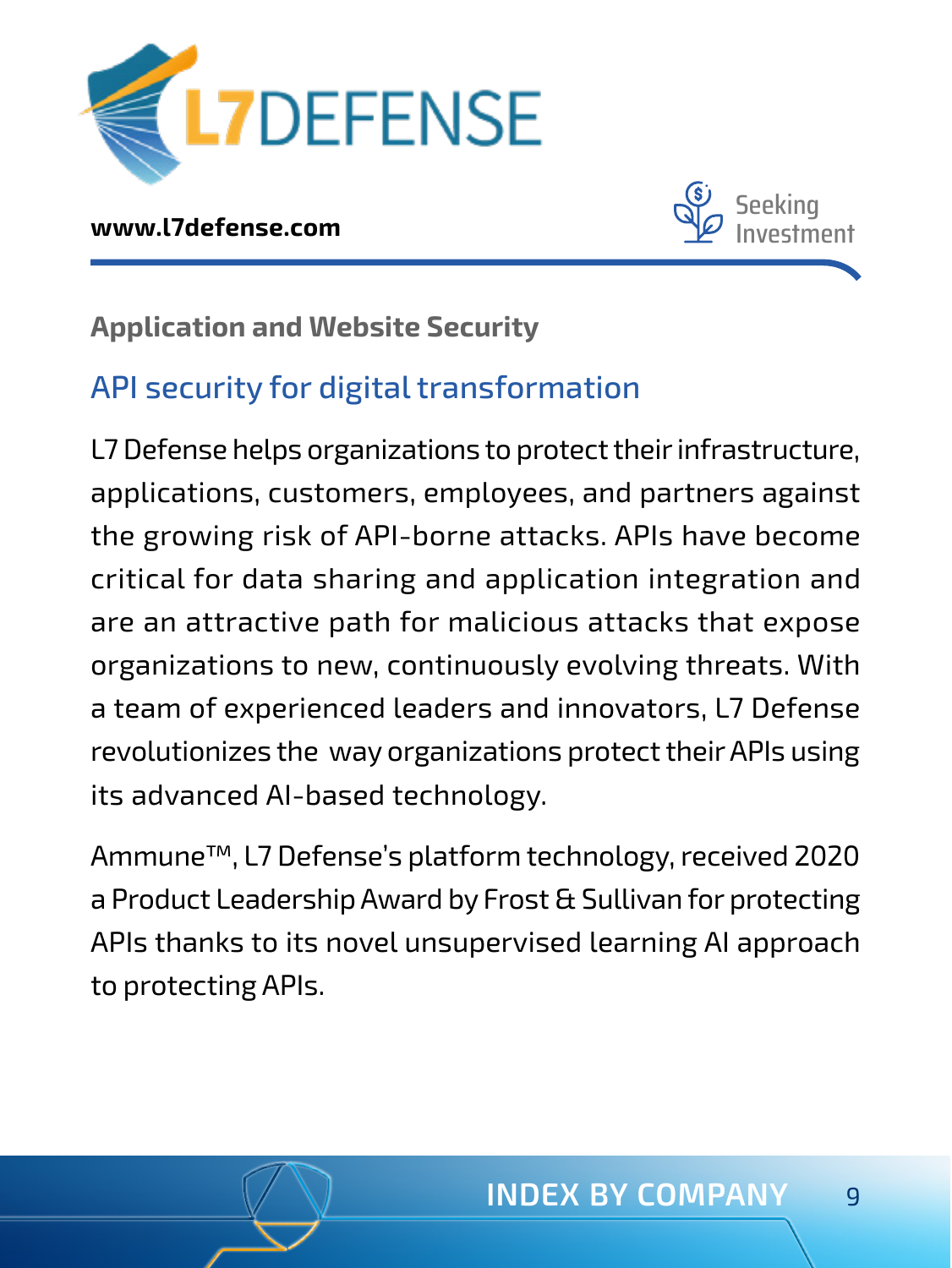<span id="page-9-0"></span>

**[www.orchestragroup.com](http://www.orchestragroup.com)**

#### **IoT**

#### Our mission is addressing CISOs/CIOs roadblocks to better manage cybersecurity.

Orchestra Group is promoting the following solutions:

- Harmony IoT a unique solution that provides an airspace dome around the organization to monitor, detect threats and mitigate cyberattacks through the attack surface of WiFi and Bluetooth protocols.
- Harmony Purple a next-generation Automated Purple team tool that continuously showcases validated, global, multivector, Attack Path Scenarios™ (APS) and creates risk modeling-based prioritization.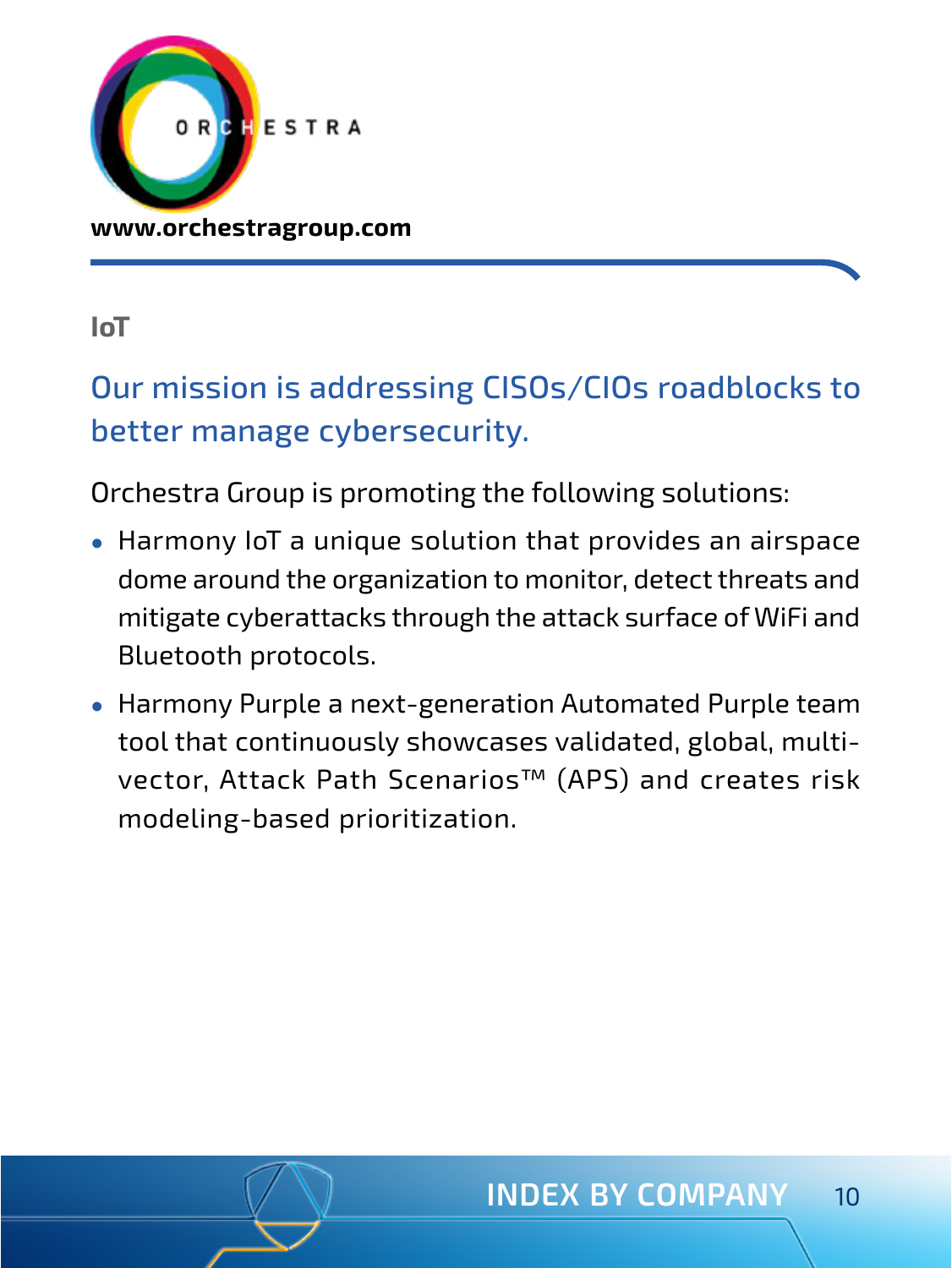## <span id="page-10-0"></span>Radiflow

#### **[www.radiflow.com](http://www.radiflow.com)**

#### **OT and Industrial | Control System**

#### Radiflow provides risk assessment and management solutions for critical industries

Radiflow is an OT Cyber Security company that develops unique tools to secure digital assets for the long term. The company works directly with Managed Security Service Providers to oversee the discovery and management of all relevant data security points. Founded in 2009, Radiflow has offices and partners in Europe, USA and APAC. Its' field-proven solutions are installed in over 6000 sites around the globe. to protecting APIs.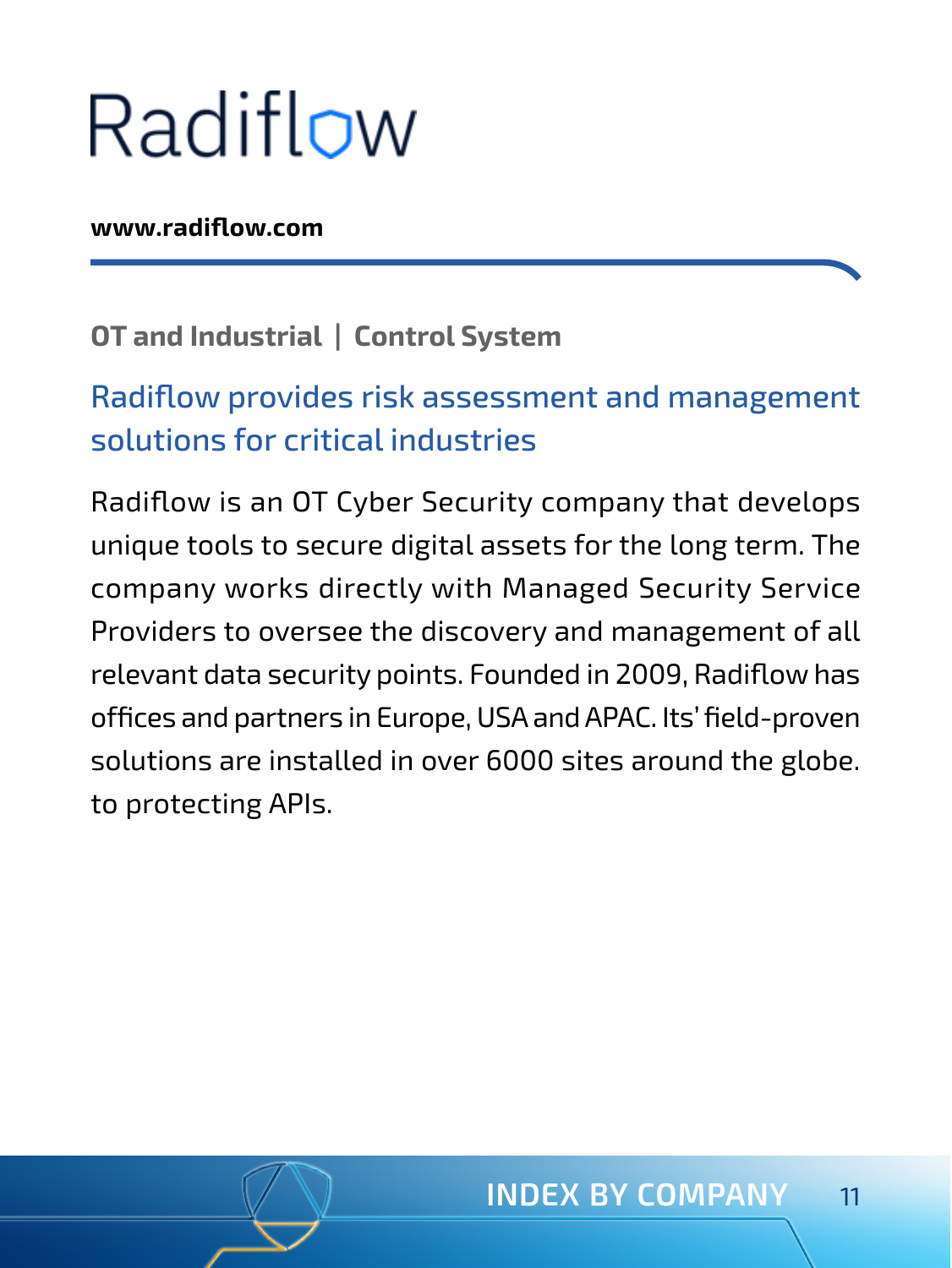<span id="page-11-0"></span>

#### **OT and Industrial | Control System**

#### Securing the integrity of critical OT processes by delivering AI enhanced monitoring and in-depth operational perception

SIGA OT Solutions is an operational technology (OT) solutions company, whose main mission is to enable industrial, commercial, and critical infrastructure operators to dramatically improve the reliability, safety, and OT cyber security of their assets. SIGA's solution acts as the first line of misbehavior or anomaly detection, ensuring continued operational optimization, operational resilience and prevention of disastrous outcomes at all times .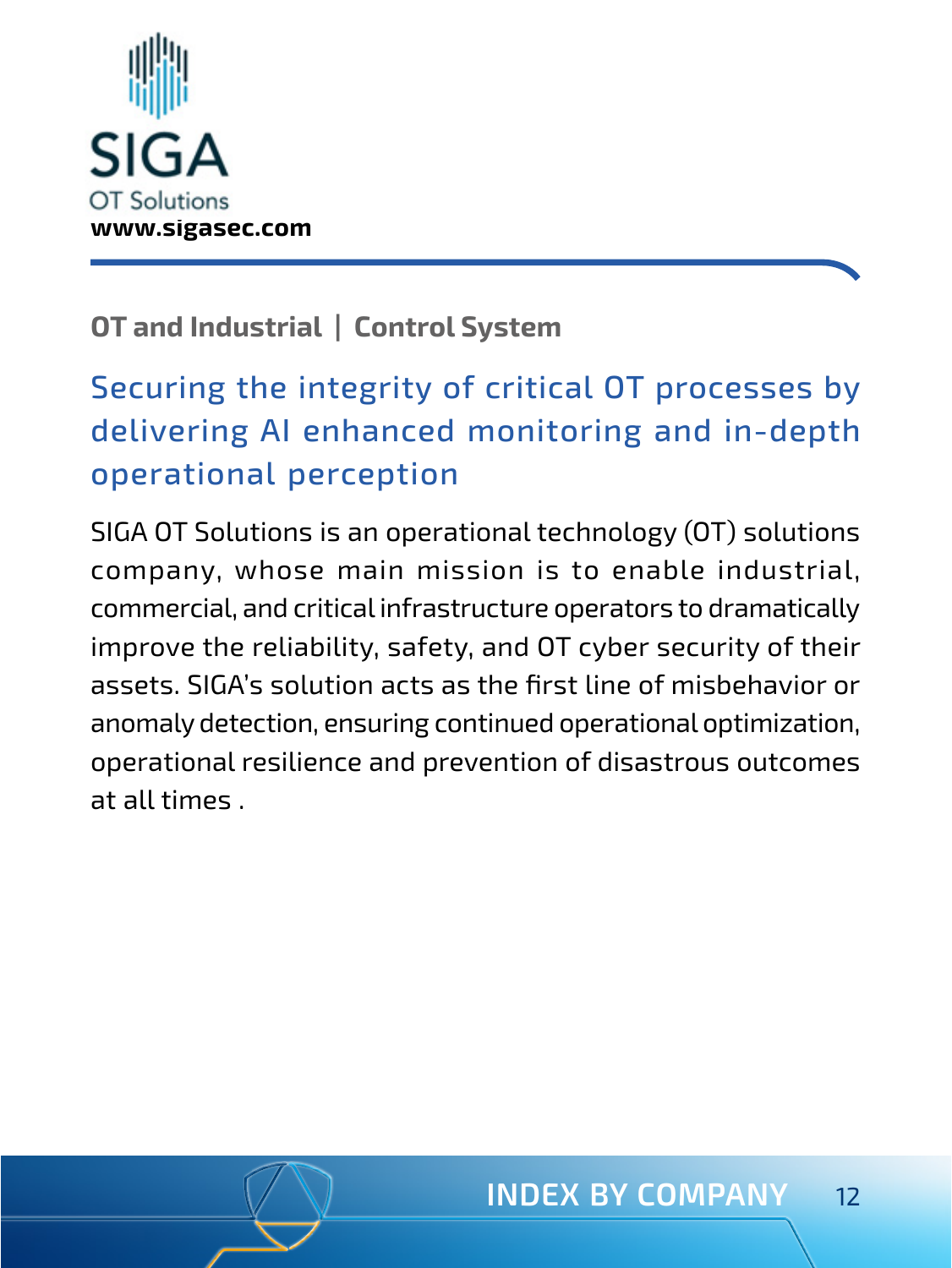<span id="page-12-0"></span>

#### **[www.terafence.com](http://www.terafence.com)**



#### **IoT & IIoT | Secure Connectivity**

#### Terafence turns network' cybersecurity connectivity into business enabler.

Terafence manufactures based-hardware cyber security solutions for LAN IoT and IIoT devices. Terafence's FPGA Air-Gap technology DFC (Data Flow Controller) isolates networked devices from Cyber Attacks. Terafence DFC is a pure hardware solution with no CPU/OS or IP/MAC address, thus totally impervious to breaching attempts. Terafence solutions enables industrialists to adopt Industry 4.0 by securely converging OT-IT networks. Only designated data flows through, our DFC maintains total isolation of OT network. Total security via Air-Gap.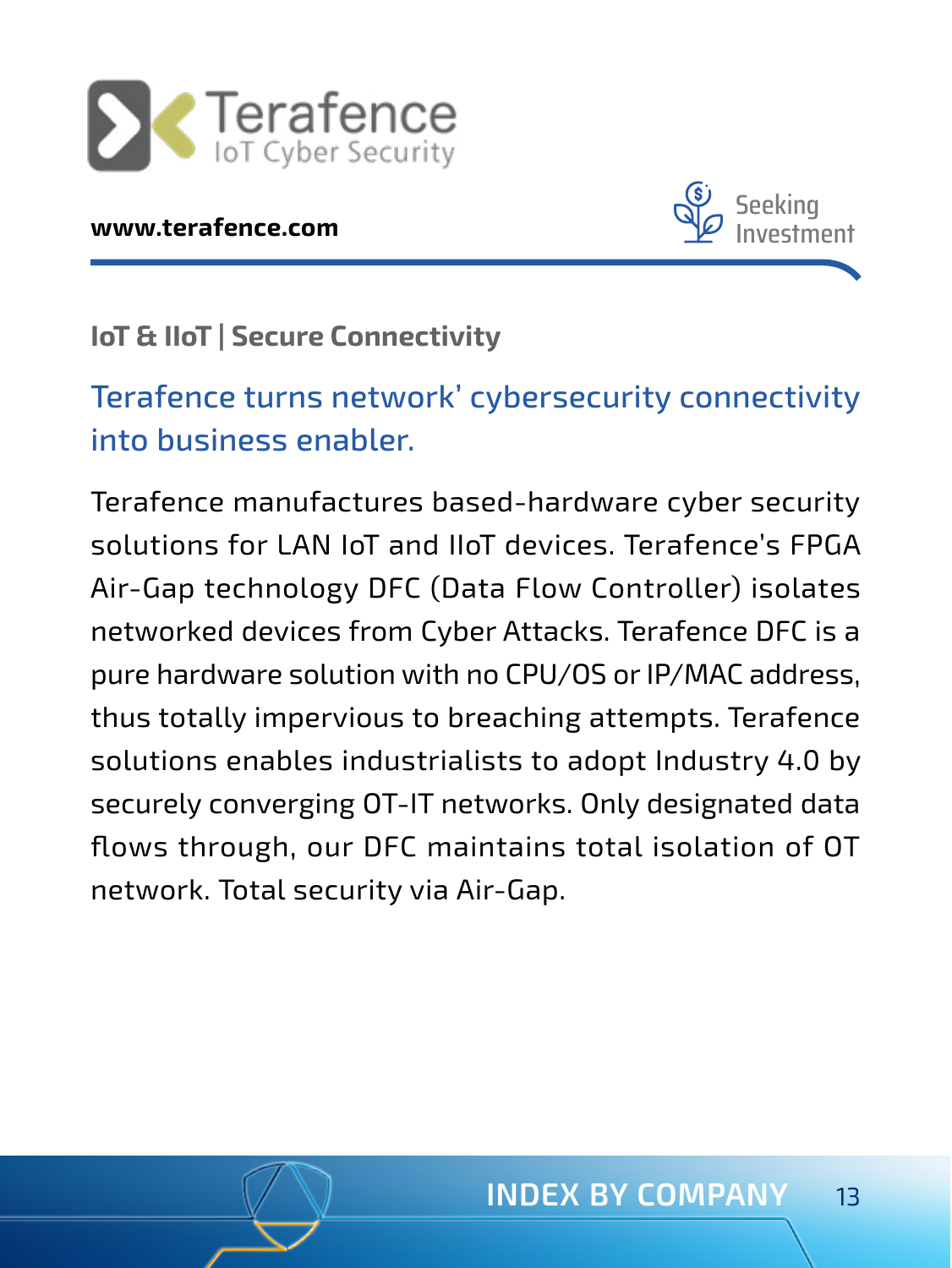<span id="page-13-0"></span>

#### **[www.vicarius.io](http://www.vicarius.io)**

#### **GRC & Vulnerability | Management**

#### Rebuild The Vulnerability Remediation Market For Today's Remote, Cloud-Based World

Vicarius develops an autonomous vulnerability remediation platform helping teams protect their assets against software exploitation. The platform, called Topia, allows organizations to identify known and unknown vulnerabilities in realtime, prioritize them automatically based on business context and threat factors, and remediate them automatically using worldclass patch management, patchless protection and configuration management.